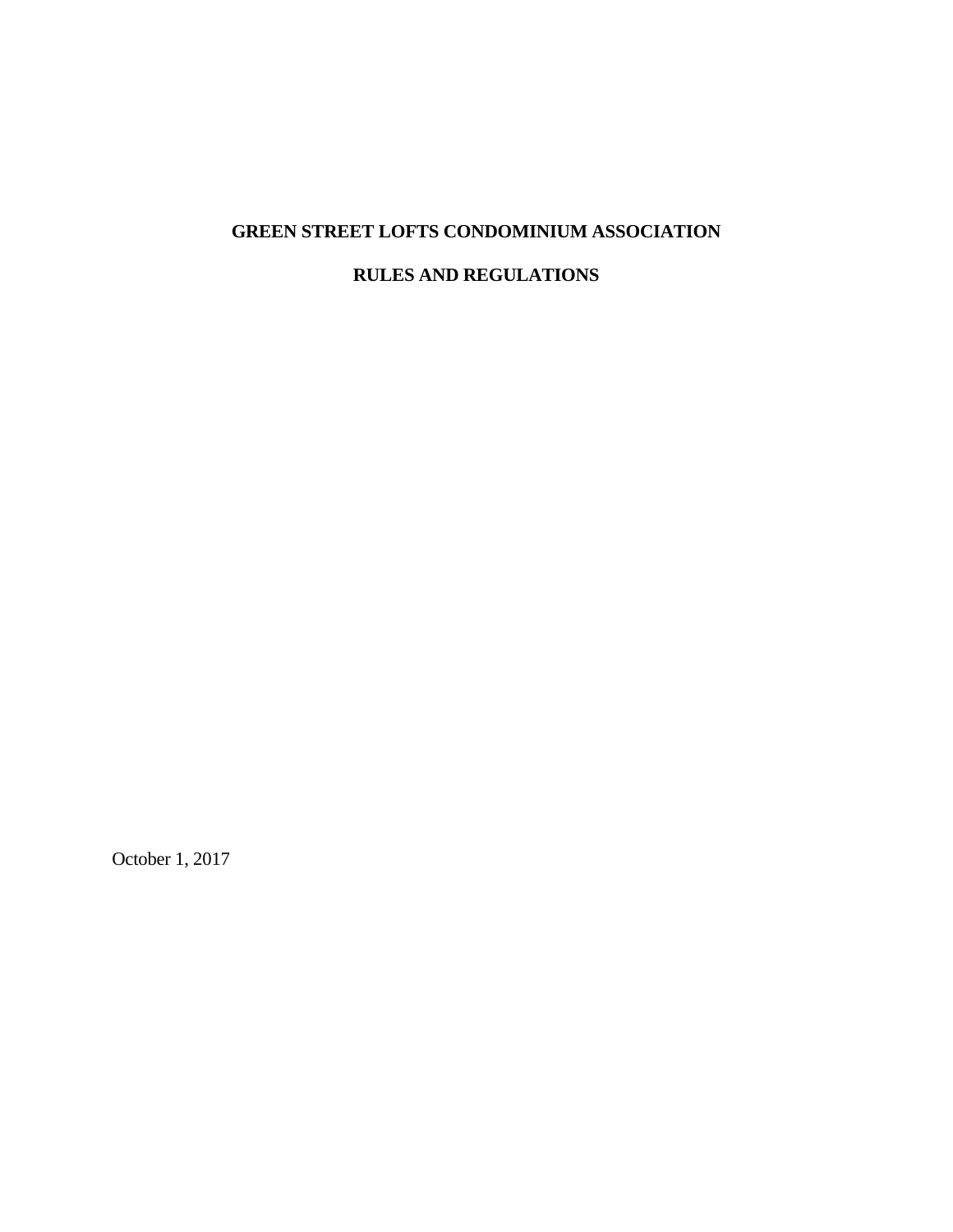# TABLE OF CONTENTS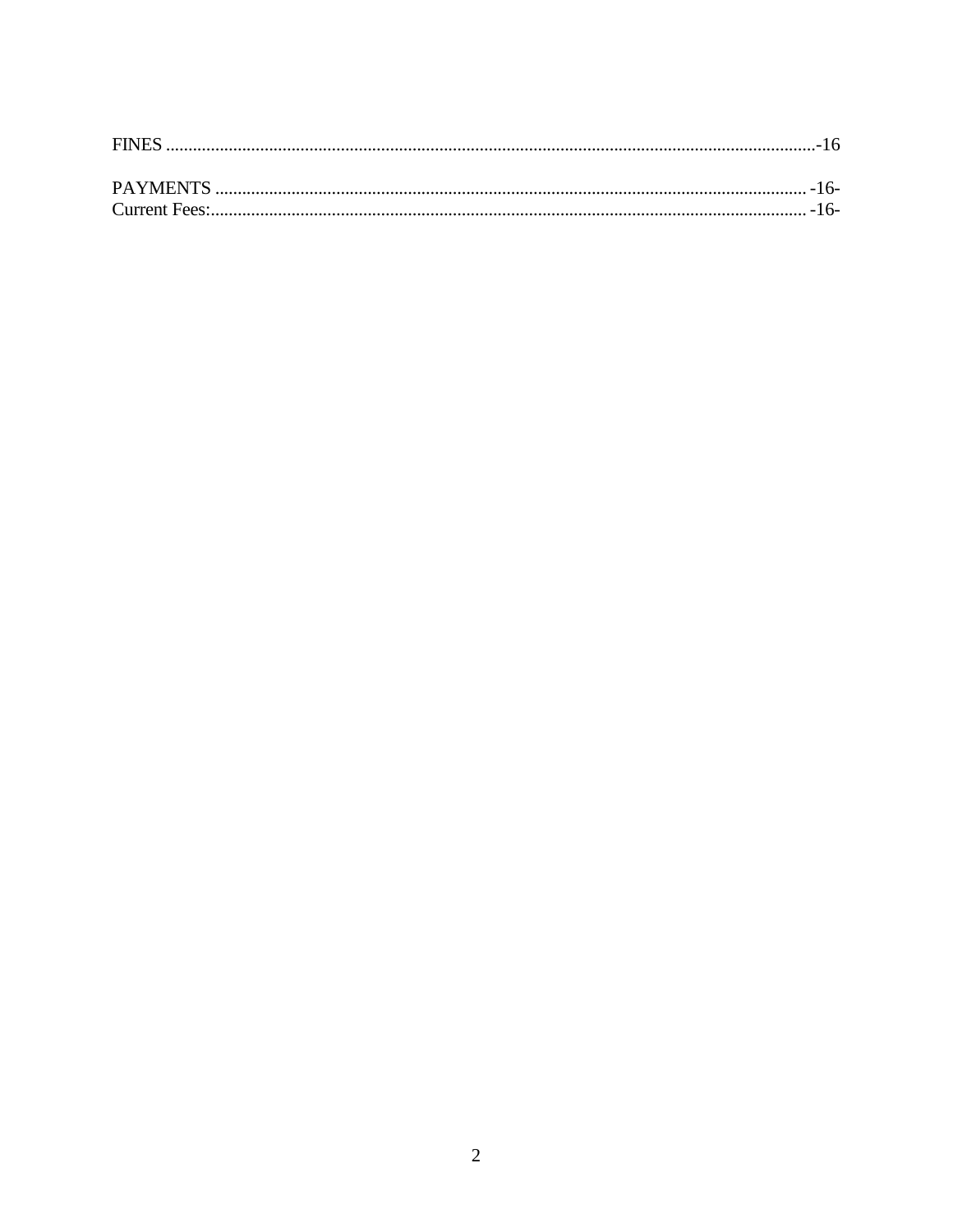# RULES AND REGULATIONS

It is important that this booklet remain in your unit for all future unit owners and/or tenants. It is equally important that you update this document whenever the Condo Board issues a revision.

The following rules and regulations have been designed over the years to help increase the level of security, comfort and enjoyment of our home. While actual enforcement of these rules is the responsibility of the Board of Directors (and its agent), it is incumbent on everyone--unit owners and tenants--to see that everyone complies. All infractions should be reported immediately to the Condo Board or our Property Manager.

Consider this document an addition to the legal regulations outlined more specifically in our building's Condominium Declaration. For example: rules regarding late payments of assessments and some lease arrangements are not included here, but may be found in the original Condo Dec document.

Our Declaration states that UNIT OWNERS are responsible for the cost of repair, replacement, or maintenance to common elements (including limited common elements) which are damaged due to any act of negligence or neglect by a unit owner, their family, agent, servant, tenant, guest, invitee, licensee or household pet. In addition, the Condo Board may levy fines that are the responsibility of the unit owner. Grievances should be presented in writing or in person at the next subsequent Condo Board meeting, or, directly with the Property Manager. Fines and fees are outlined through this document.

"Common elements" include, but are not limited to the following: Front and rear entries; alley-side stairwell entry; loading dock entry; lobbies; hallways; stairways; loading dock; receiving room; bike room; trash room; recycling area; elevators; etc.

Some "Limited Common Elements" include: the garage; loggias; roof; etc.

Ignorance of the rules and regulations is no excuse. This is our home. Keep it safe, clean, and happy!

# COMMON ELEMENT USE

Lobby, Hallways, Stairwells, etc.

I. No personal property is to be left in the common areas. This includes--but is not limited to--shoes, boots, umbrellas, bicycles, construction materials, shopping carts, garbage, etc. Property may be temporarily confiscated by a Board Member, Building Engineer, or Property Manager (a note will be left behind).

# **Fine: Warning for first offense. \$25 thereafter.**

II. Smoking is prohibited in all common areas of the building, including the garage. (See "Loggia" and "Roof" sections for more on this.)

**Fine: \$100**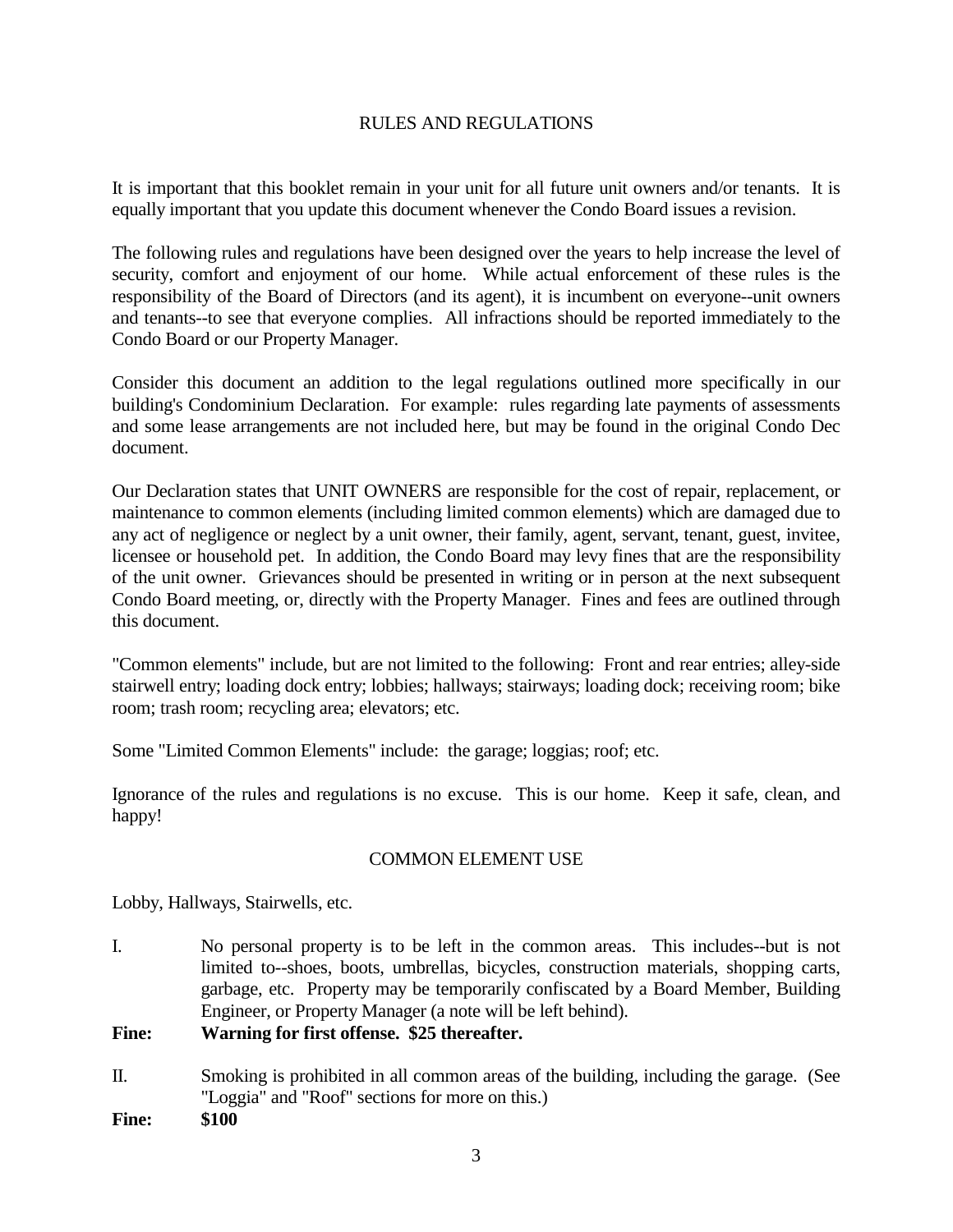| Ш.           | Offensive odors or smells which permeate into the common areas or adjoining units are<br>prohibited. This includes--but is not limited to--smoke, paint, chemical fumes, and pet<br>odors.                           |
|--------------|----------------------------------------------------------------------------------------------------------------------------------------------------------------------------------------------------------------------|
| <b>Fine:</b> | $$25-500$                                                                                                                                                                                                            |
| IV.          | Please do not post signs in the lobby or hallways. Use the lobby bulletin board. You<br>may post temporary notes (for delivery people, open houses, etc. by the intercom, but<br>remove them ASAP! Be careful, too!) |
| <b>Fine:</b> | \$25                                                                                                                                                                                                                 |
| V            | Please keep your guests inside your unit. Do not allow party guests, for example, to<br>congregate in the hall, stairwells, or lobby.                                                                                |
| <b>Fine:</b> | $$25 - $50$                                                                                                                                                                                                          |
| VI.          | If you wish to install a doorbell, please use the "button" approved by the Condo Board.<br>See Building Engineer.                                                                                                    |
| VII.         | Please clean up immediately any spills, accidents, or debris for which you are<br>responsible.                                                                                                                       |
| <b>Fine:</b> | \$25-\$100 plus costs                                                                                                                                                                                                |

# NOTES:

The building allows you to have "Welcome mats", and temporary holiday decorations on your front door. Please keep it tasteful!

Passenger Elevators

| VIII.<br><b>Fine:</b> | The passenger elevators should not be used to move any heavy objects such as<br>furniture, large plants, Christmas trees, appliances, construction tools and materials, etc.<br>Use the freight elevator or the stairs for these and similar objects.<br>\$200 plus repair |
|-----------------------|----------------------------------------------------------------------------------------------------------------------------------------------------------------------------------------------------------------------------------------------------------------------------|
| IX.                   | Spills or pet accidents should be thoroughly cleaned immediately.                                                                                                                                                                                                          |
| <b>Fine:</b>          | \$25 to \$100 depending upon cost                                                                                                                                                                                                                                          |
| X                     | Smoking in the elevators is prohibited AND illegal.                                                                                                                                                                                                                        |
| <b>Fine:</b>          | \$250 first offense, \$50 addition each further offense.                                                                                                                                                                                                                   |
| XI.                   | Do not post signs in the elevator.                                                                                                                                                                                                                                         |
| <b>Fine:</b>          | \$25                                                                                                                                                                                                                                                                       |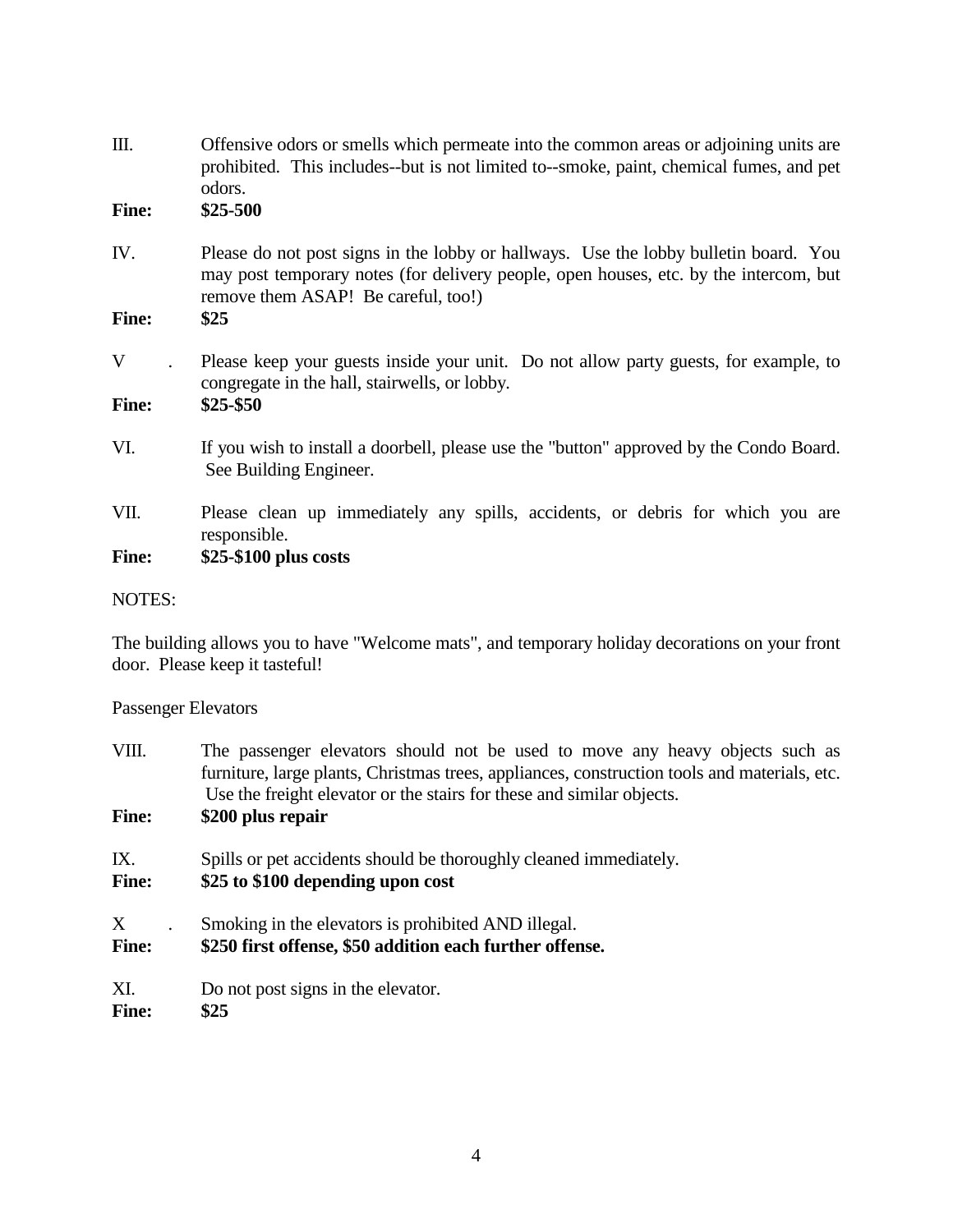#### NOTES:

You may use the shopping carts to bring your groceries up in the elevator, but please, be extra careful as the stainless steel panels scratch easily. Also, please report any damage or problems to the Building Engineer, Property Manager, or Condo Board member as soon as possible.

#### Freight Elevator

XII . Due to the age and mechanical complexity of the freight elevator, it is suggested that you schedule its use when the Building Engineer is available to operate it for you. Otherwise, no one will be allowed to operate the freight elevator unless and until the Building Engineer can certify that the proposed operator has been thoroughly instructed as to how to operate it safely. The Building Engineer will gladly show you or your designee how it works. Failure to comply will likely be costly in repair and fine charges.

#### **Fine: \$250 plus repair costs.**

- XIII. It is available on a "first-come" basis, with move-ins and move-outs given priority.
- XIV . The freight elevator is locked at all times. The key is available for "certified" operators from the Building Engineer or a Condo Board member. The freight elevator will be inspected after each use. Be sure to read all posted procedures and instructions carefully.
- XV. The freight elevator is to be used only for moving freight and construction materials, or work crews

Remember that you are responsible for all use and misuse of the elevator by your guests, employees, workmen or other contractors.

.

**Fine: \$50**

XVI. Always return the freight elevator to the 1st floor and lock it up.

#### **Fine: \$50**

# NOTES:

The freight elevator is an essential element to our building and we can't afford to be without it. Please use it carefully and safely. Also, report any problems immediately to the Building Engineer, Property Manager or Condo Board member. Note, too, that the Board realizes that not all problems are caused by the operator. Just use it carefully. Repairs are expensive.

Loading Dock and Receiving Room

- XVII . Parking in the loading dock is limited to the 10-to-15 minutes it takes to load or unload your car. Anything longer than that is a violation.
- **Fine: Your car will be towed at vehicle owner's expense.**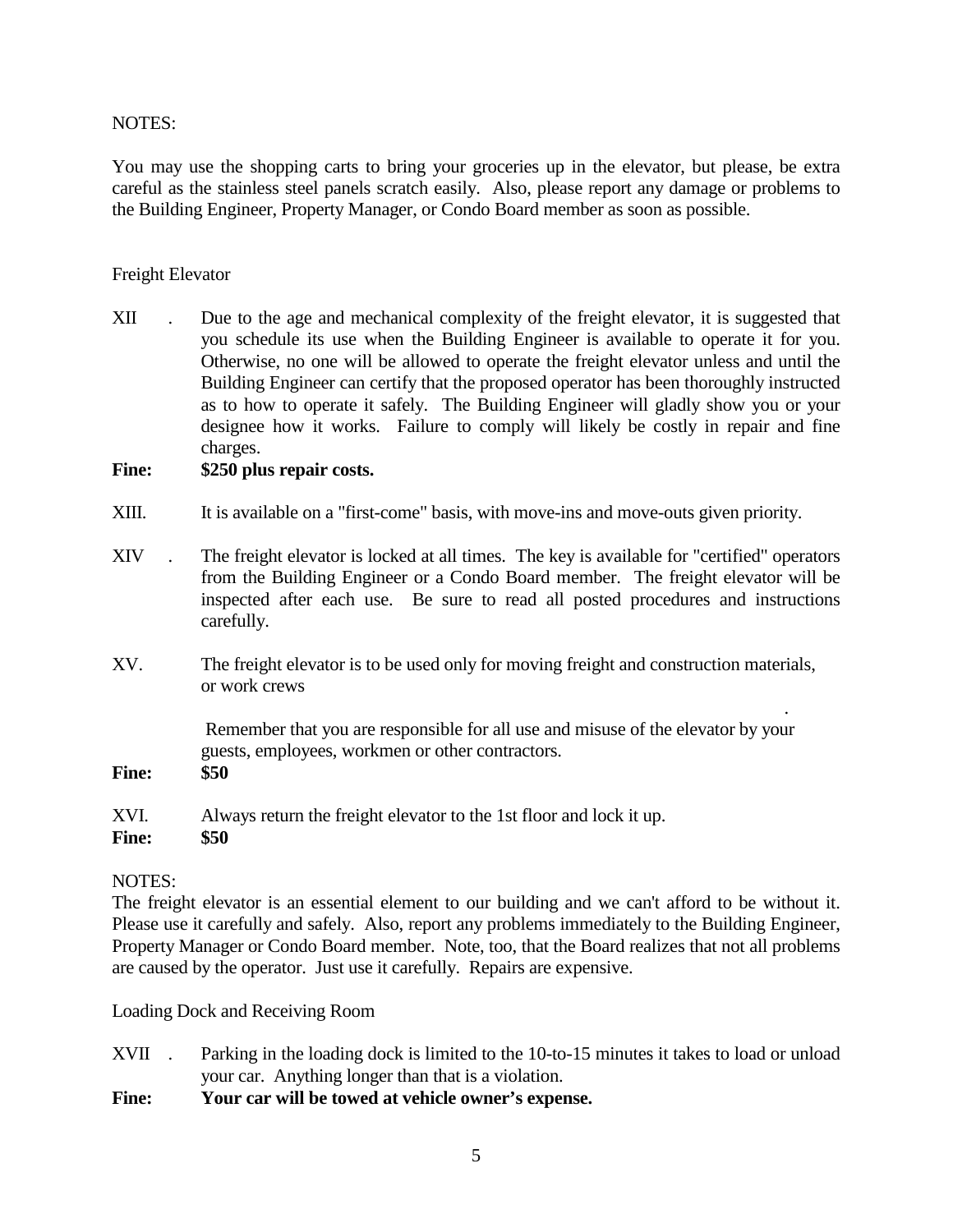XIX. Contractors and service vehicles may park in the loading dock for 15 minutes. This is also available on a first-come basis. Drivers of these vehicles may be asked to move them for trash pick-up and/or a scheduled move-in/move-out or delivery of furniture or appliances. (See next item.)

**Fine: Vehicle will be towed at vehicle owner's expense plus \$50 first violation, \$75 each additional violation.**

| XX.<br><b>Fine:</b> | The loading dock area is not available for washing cars or screens, etc.<br>\$100                                                                                                                                                                |
|---------------------|--------------------------------------------------------------------------------------------------------------------------------------------------------------------------------------------------------------------------------------------------|
| XXII                | The large loading dock door and/or the smaller entry door should never be left open<br>and unattended.                                                                                                                                           |
| <b>Fine:</b>        | $$100 - $200$                                                                                                                                                                                                                                    |
| XXIII.              | No large parcels, deliveries, building materials, or construction debris (including old<br>carpeting) should be left in the receiving room area without the knowledge and<br>permission of the Building Engineer. This is done at your own risk. |
| <b>Fine:</b>        | \$100                                                                                                                                                                                                                                            |

**If arrangements have not been made, the board may elect to have the materials removed and you will be charged twice the cost plus the fine referred to above.**

| XXIV.        | Please clean-up the dock and receiving room when you are done using it. |
|--------------|-------------------------------------------------------------------------|
| <b>Fine:</b> | \$25 plus costs                                                         |

**Note, the loading dock accesses have varying heights (approx 12 and 14 feet. Please be aware of this when arranging for deliveries. Unit owners are responsible for any damage caused by their deliveries.**

# LIMITED COMMON ELEMENTS

Garage

- XXV. Access to the garage is limited to the owners of the parking spaces and their designees. Owners are responsible for their actions as well.
- XXVI. Drivers must remain in close proximity to the garage door when entering or exiting. Do not leave the area until the door is completely closed.

**Fine: \$100**

- XXVII. When using the pedestrian garage door, always be sure it is completely closed and double locked.
- **Fine: \$50**
- XXVIII. Never park in any space other than your own designated space.

**Fine: \$200**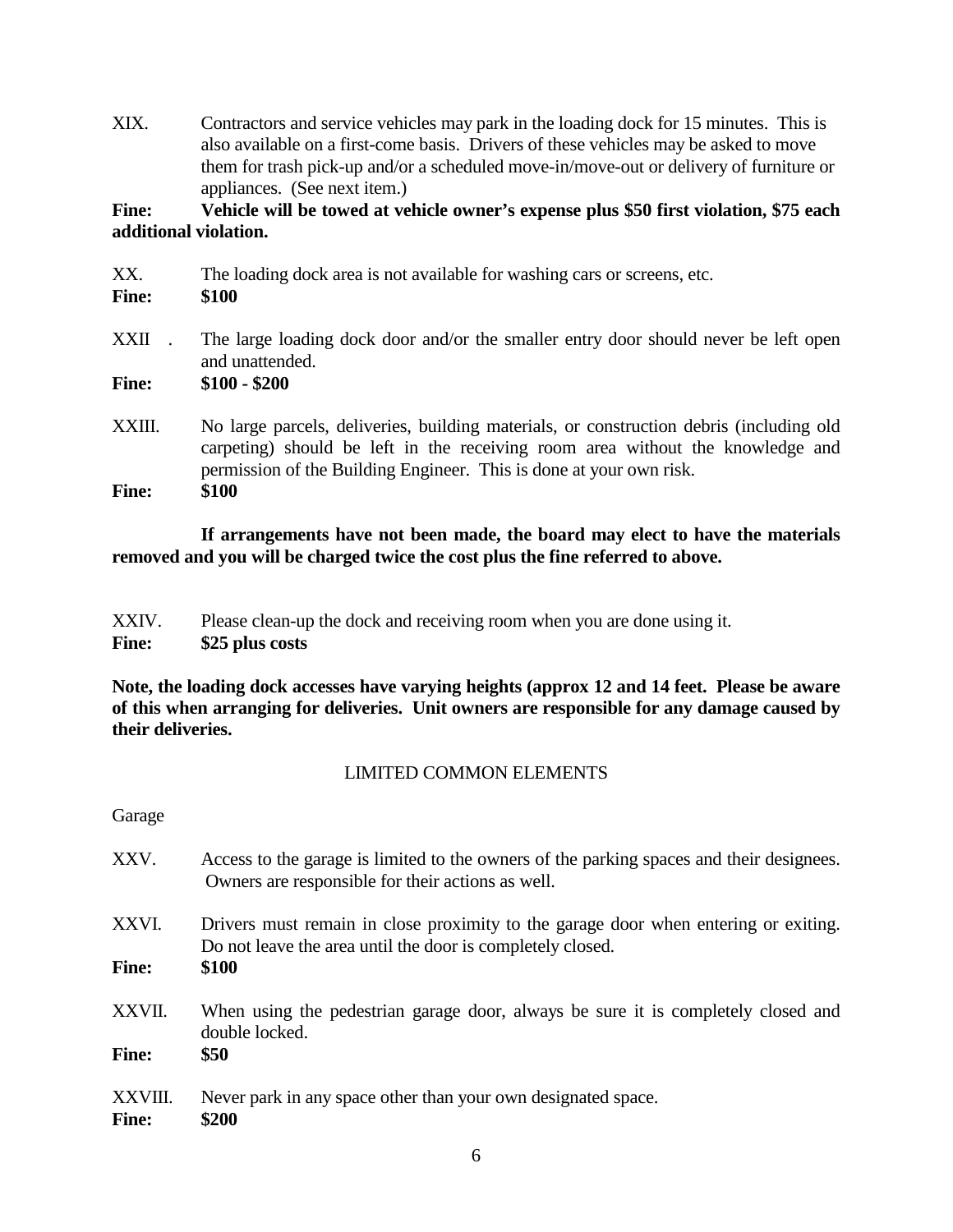XXIX. By order of the fire marshall, nothing may be stored in the garage other than vehicles. **Fine: \$100**

# NOTES:

If the garage door malfunctions or you notice any problems in the garage, please notify the Building Engineer, Property Manager or Condo Board member immediately. Should you need a replacement for your opener, see the Building Engineer. During humid weather the electronic eye may not function due to a build up of moisture. This can be rectified by wiping the eye with the cloth located on a hook on the wall. Garage owners are encouraged to use the bike racks in the basement to relieve congestion in the first floor bike room.

Loggias

| XXX.                          | Never use a hose to wash off your loggia floor as it may flood the units below. Always<br>use a bucket and mop or similar method.                                                                                          |  |
|-------------------------------|----------------------------------------------------------------------------------------------------------------------------------------------------------------------------------------------------------------------------|--|
| <b>Fine:</b>                  | \$100 plus damages                                                                                                                                                                                                         |  |
| XXXI.<br><b>Fine:</b>         | Nothing is to be thrown off the loggias. Including cigarette butts.<br>\$50 first offense; plus \$75 each additional.                                                                                                      |  |
|                               | XXXII. Use of charcoal grills is strictly prohibited. Gas or electric grills must be attended at<br>all times.                                                                                                             |  |
| <b>Fine:</b>                  | \$200 per person; doubled each additional violation                                                                                                                                                                        |  |
| Roof                          |                                                                                                                                                                                                                            |  |
| XXXIII.                       | No one is allowed on the roof of the building, with the following exceptions: Air<br>conditioning repairmen or service and construction people accompanied by the<br>Building Engineer. Advanced scheduling is encouraged. |  |
| <b>Fine:</b>                  | \$150 per person; doubled each additional violation.                                                                                                                                                                       |  |
| XXXIV.<br><b>Fine:</b>        | Any and all roof construction must be approved by the Condo Board.<br>$$1,000+$                                                                                                                                            |  |
| XXXV.                         | Fifth floor unit owners with properly constructed decks have access (with their guests)<br>to their specific area only. Access is only available through the unit. Never walk on<br>the roof surface.                      |  |
| <b>Fine:</b>                  | \$200 per person; doubled each additional violation.                                                                                                                                                                       |  |
| XXXVI.<br><b>Fine:</b>        | Use of charcoal grills is prohibited. Gas or electric grills must be attended at all times.<br>\$250-\$500                                                                                                                 |  |
| <b>XXXVII</b><br><b>Fine:</b> | .Do not throw anything onto the roof surface or over the side of the building.<br>\$100 first offense, plus \$150 each additional violation.                                                                               |  |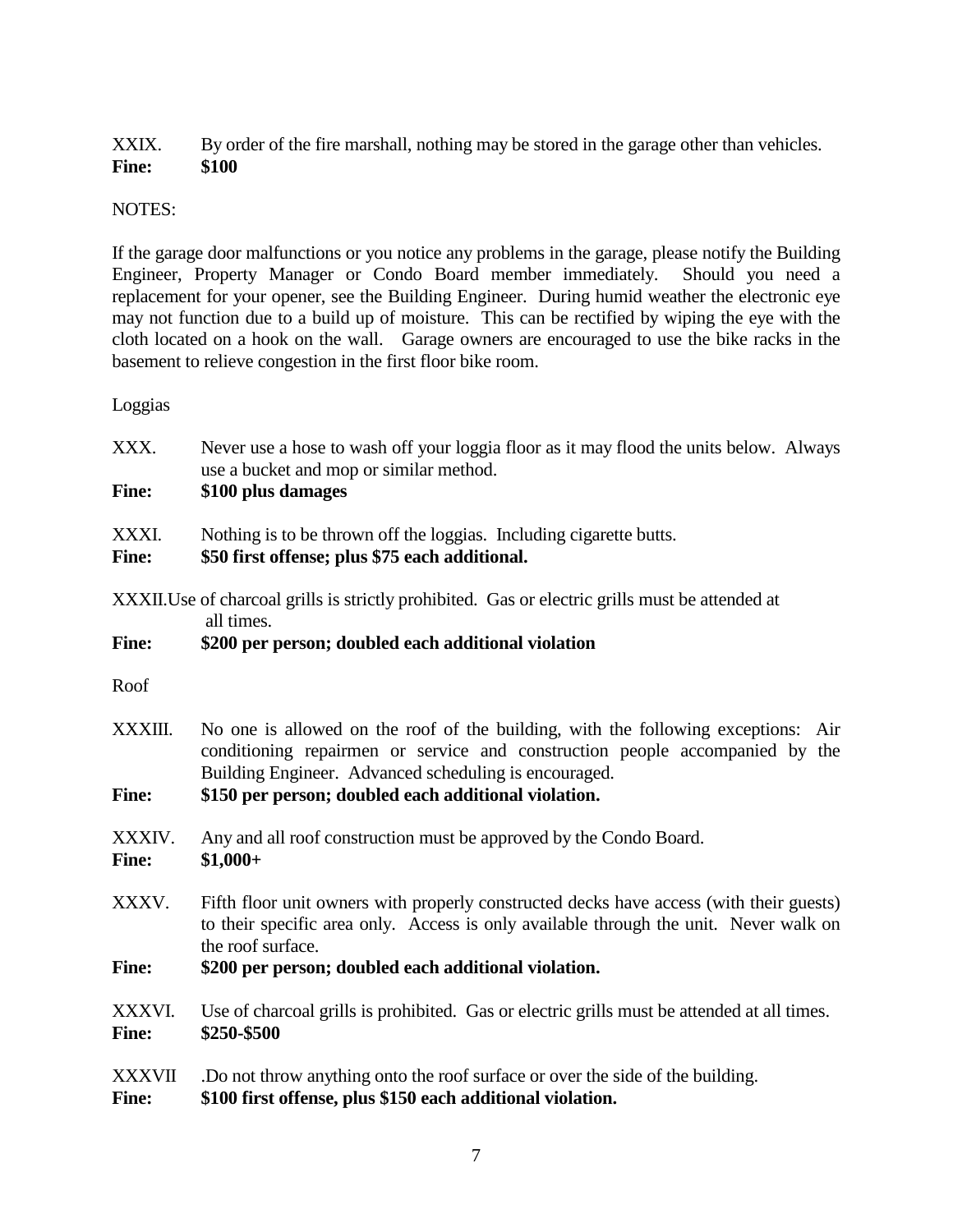XXXVIII. Report any visible wind or rain damage you may notice to the Building Engineer. Also, please report any spills or problems that may occur while using your deck.

#### XXXIX. Do not allow pets to walk on the roof.

# **Fine:\$100 first offense, \$150 each additional. (See "PETS" section about possible removal of pet.**

#### NOTES:

Due to the nature of the new roof and masonry work, all roof rules and regulations will be strictly enforced and violations will be dealt with harshly.

#### Bicycle Room

XL . The bike room is for the storage of bicycles only; as space permits. Garage owners are encouraged to use the bike racks in the basement.

# RECYCLING AREA, RUBBISH CHUTES AND DUMPSTER ROOM

XLI . Because of noise, please use the chutes during the posted hours only: 8:00 A.M. to 10:00 P.M.

# **Fine: \$25**

XLII. Objects too large for the chute must be taken down the stairs and placed directly in a dumpster in our dumpster room. The dumpsters in the alley do not belong to us. **Fine: \$50 plus repair costs.**

XLIII. All rubbish thrown down the chute must be securely bagged. Items prohibited from being disposed via the chutes: cat litter, diapers, and liquids. These should be securely wrapped, bagged, and placed in the dumpster directly. ALSO NOTE: All newspapers, magazines, paper, plastics, cans, and glass bottles and jars MUST BE RECYCLED in the recycling area. Old light bulbs can NOT be recycled and must be thrown away as trash. Please rinse clean any food or drink containers.

# **Fine: \$50 each offense, plus repair costs.**

XLIV. All construction debris must be disposed of at unit owner's expense. This includes old carpeting. See Building Engineer for suggestions.

**Fine: \$100+**

# NOTES:

Use of the recycling area saves the building a lot of money on waste collection fees. So, even if you're not environmentally focused, it's good business!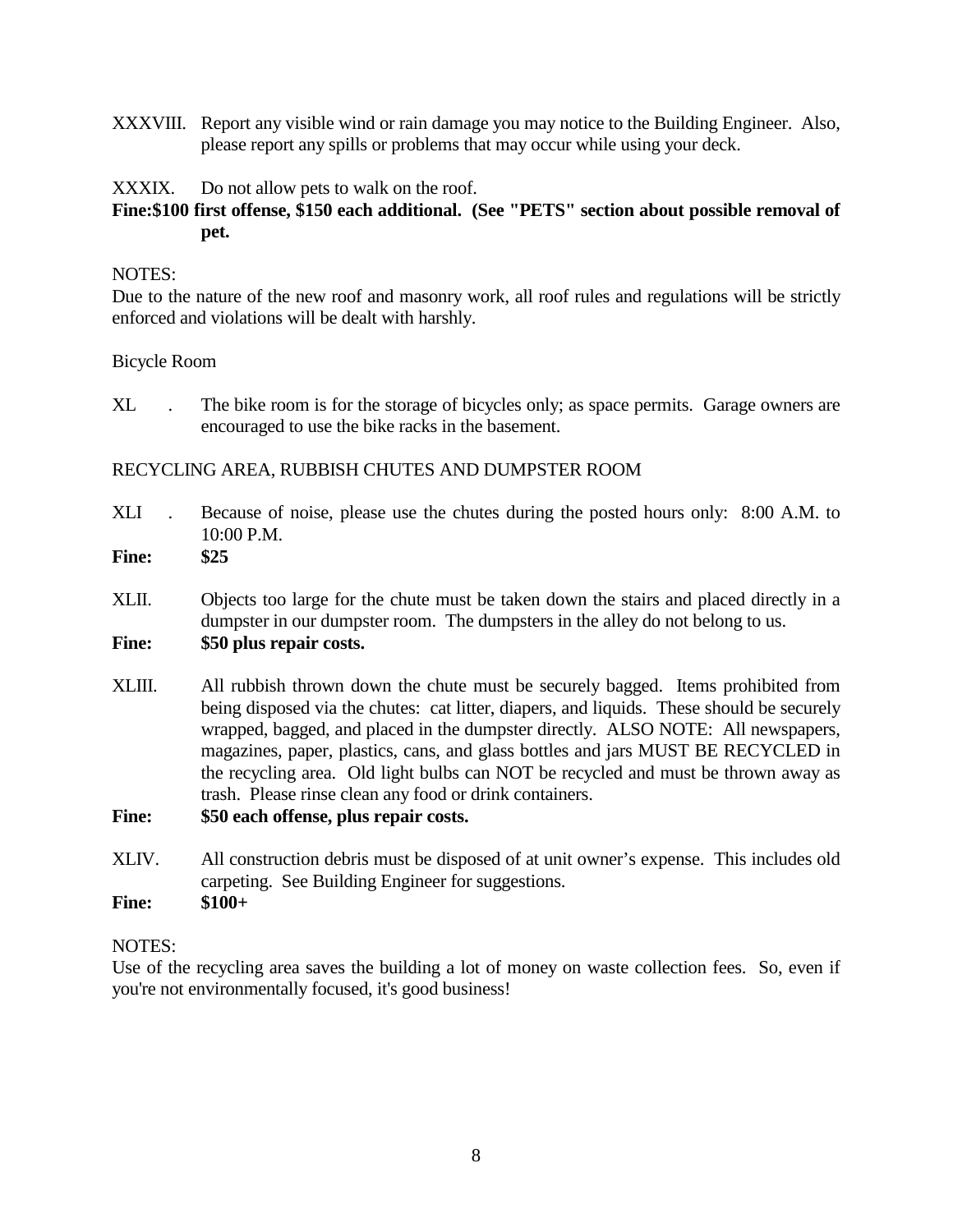# GENERAL RULES AND REGULATIONS

# Security

- XLV . When entering the building, never allow anyone in with you unless you are absolutely sure the person belongs in the building. If there is any doubt, ask to see their key, or offer to help them with the intercom. Do not confuse security with politeness! **Fine: \$75 first offense; plus \$150 each additional.**
- XLVI. Never leave any door propped open and unattended. This includes the door behind the mailboxes and the stairwell doors.

# **Fine: \$100 first offense; plus \$200 each additional.**

- XLVII. Never buzz-in anyone you are not expecting or do not know. If someone claims to be a messenger or delivery person, ask who the package is from. This is a common ploy used to gain entry. When in doubt come to the door yourself.
- **Fine: \$100**
- XLVII A No lockboxes containing any keys for the building or its units shall be affixed anywhere on or adjacent to the property.

**Fine: \$50**

XLVIII. Signs announcing parties or unit locations are prohibited.

#### **Fine: \$50**

# NOTES:

There is nothing more important than our security. It is up to everyone in the building to make this a priority. Also, do not be afraid to call the police if something seems suspicious. You can use the lobby intercoms to dial 911. Do it if you see a homeless person or anyone else in the doorways or on the dock that doesn't belong here. Please note the security procedures outlined in other sections of this document; including "Garage" and "Loading Dock". Security is everyone's job!

**Deliveries** 

| Ш.<br><b>Fine:</b> | All deliveries of large items must come through the loading dock.<br>\$50                                          |  |
|--------------------|--------------------------------------------------------------------------------------------------------------------|--|
| L.                 | Newspapers shall be delivered to the lobby area only. Stealing or "borrowing"<br>newspapers will not be tolerated. |  |
| <b>Fine:</b>       | \$25                                                                                                               |  |
| <b>Signs</b>       |                                                                                                                    |  |

LI. Any signs on the exterior of the building (retail space) must be approved by the Condo Board.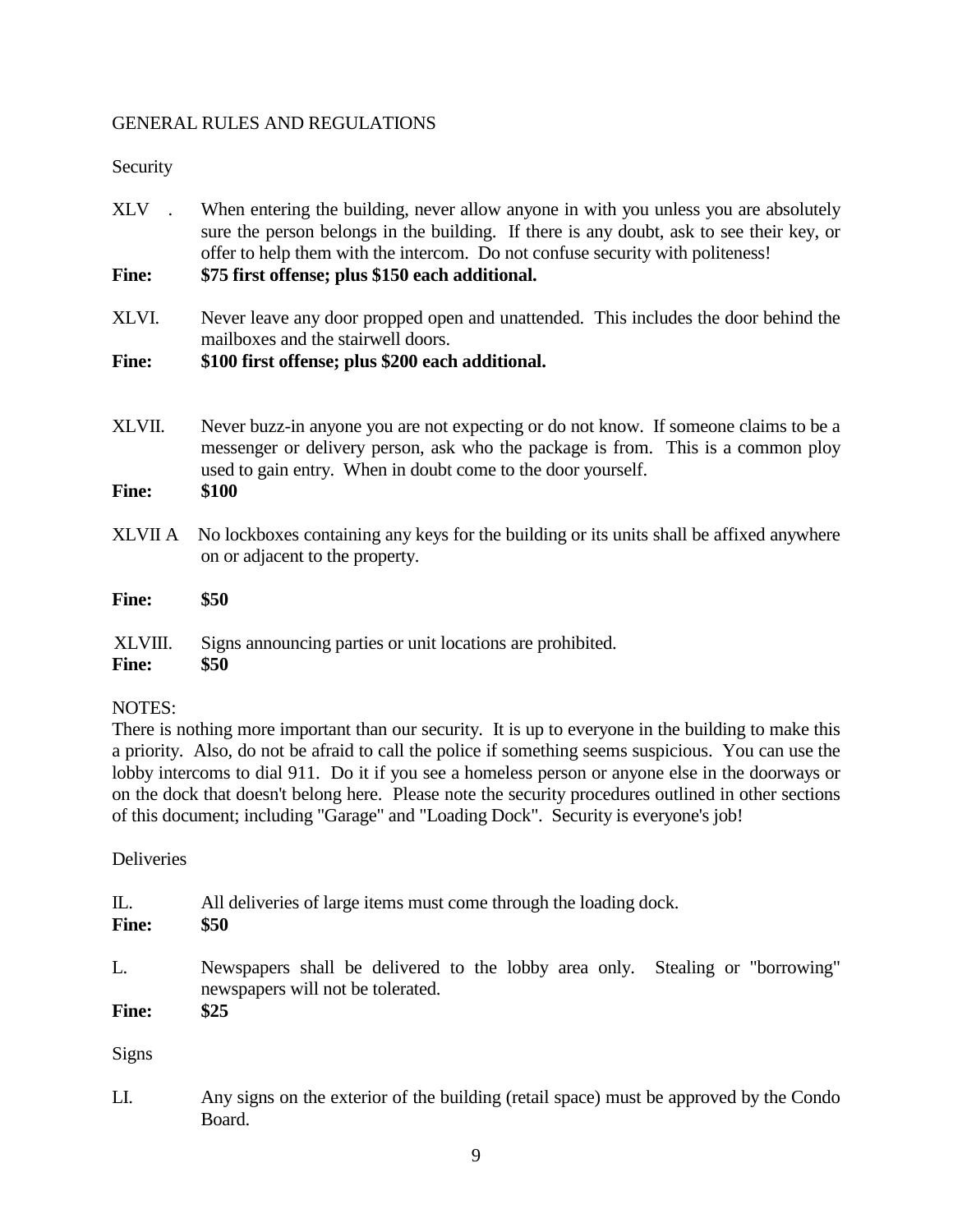#### **Fine: \$100+**

LII. No signs may be displayed in unit windows or on loggias.

# **Fine: Warning; \$50**

Noise

LIII. Excessive noise from, parties, etc. is strictly prohibited during the following hours:

| Monday-Thursday: | 10:00P.M. to 8:00 A.M. the following day |
|------------------|------------------------------------------|
| Friday:          | Midnight to 8:00 A.M. Saturday           |
| Saturday:        | Midnight to 8:00 A.M. Sunday             |
| Sunday:          | 10:00 P.M. to 8:00 A.M. Monday           |

# **Fine: Warning; \$50+**

LIV. Please do not allow your front door to slam, especially late at night. **Fine: Warning; \$50**

#### NOTES:

If you have a noise problem with neighbors and feel comfortable talking to them about it, please do. Otherwise, please contact a Board Member or send a detailed note to the Property Manager or Condo Board. Please be respectful of your neighbors.

Moves and deliveries are scheduled as follows:

| Monday – Friday   | 8:00 A.M. to 9:00 P.M.   |
|-------------------|--------------------------|
| $Saturday-Sunday$ | $9:00$ A.M. to 6:00 P.M. |

# Pets

LV. All pets in common areas must be accompanied by a human who is responsible for the pet and capable of cleaning up after it. Dogs must be under the control of their owners while in the common areas. And no pets are allowed to roam the hallways, lobby or roof.

# **Fine: Warning; \$25+**

LVI . Never use the parking lot, alley, sidewalks or tree boxes as a "dog run". And remember, the City of Chicago requires pet owners to clean up after their animals!

NOTE: Please be advised that the failure of an occupant to keep a pet in accordance with the above mentioned rules may result in removal of the offending pet and the imposition of a fine and lien against the offending unit owner (By-Laws, Article VI, Section 2).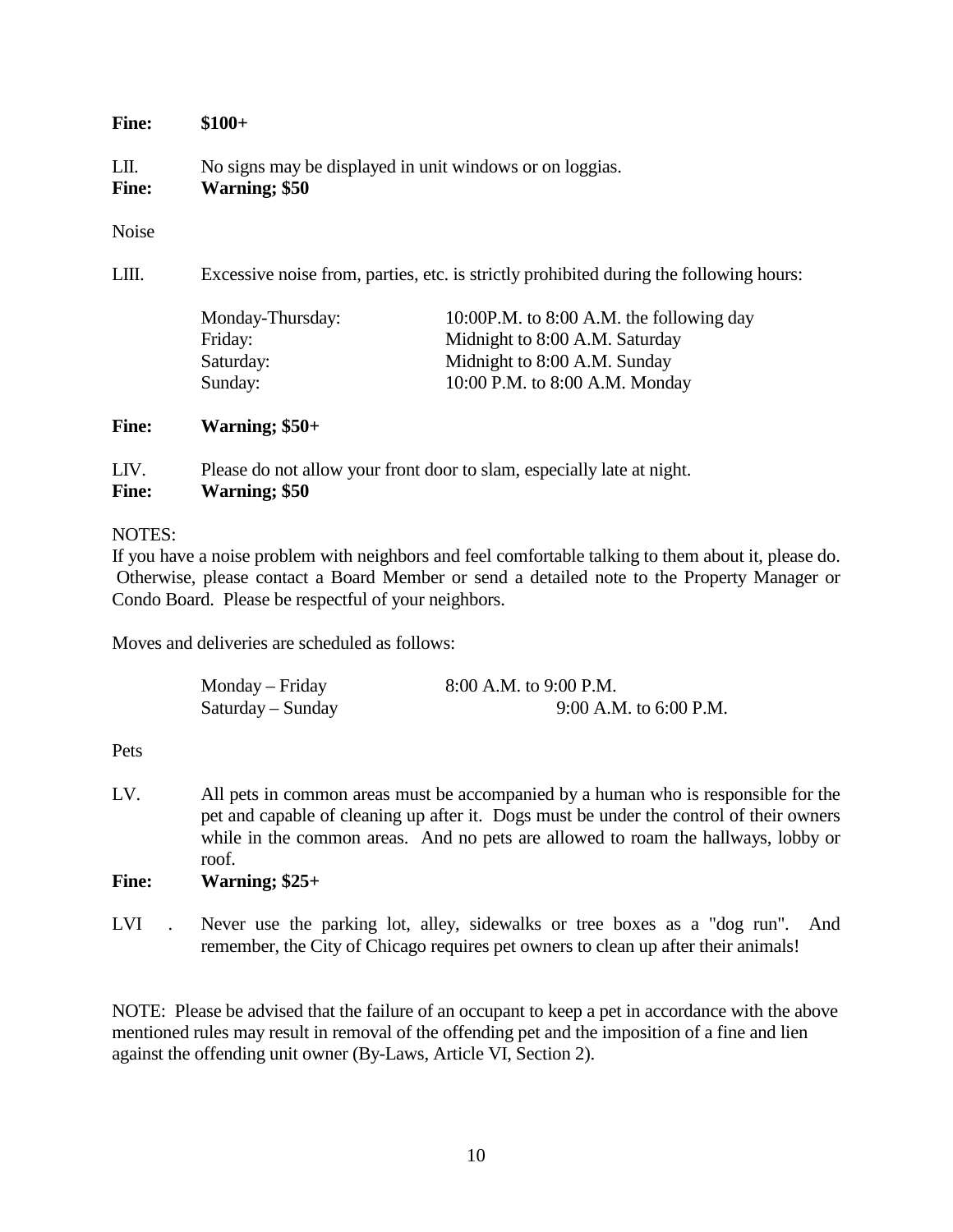# Grocery Carts

LVII. Carts must be returned IMMEDIATELY to the appropriate location (recycling area or garage). If you took it from the garage, return it to the garage! IMMEDIATELY! Never leave the carts in your unit, the hallways, lobby, or garage lobby.

**Fine: \$25-\$100**

# SNAPP

LVIII. This is the direct payment plan for your monthly assessments. Canceling SNAPP requires that the unit owner notify the management company 60-days prior to your cancellation date. If you wish to cancel and there is less than 60-days to the scheduled sale of your unit, then an escrow account must be established with the equivalent of 2 months assessment deposited in the escrow account. The escrow funds will be released to the appropriate party at closing or as soon as the Property Manager could verify that all money owed to the condo association have been paid.

#### Leases

LVIII A  $\blacksquare$  All owners leasing unit(s) to another party must provide the Management Company with a copy of their lease prior to the lease's effective date.

# **Fine: \$50** If lease is not provided to Management Company within 30 days of written request to provide a copy of a lease already in effect, an addition fine of \$200.00 will be imposed.

# CONSTRUCTION AND FLOORING

# Construction Policy

LIX. Be aware that all construction projects require written notification and approval from the Condo Board. Please allow enough time in your project's schedule to allow for this process. Please refer to the condo declaration and/or consult with the Property Manager or Board Members for specifics before beginning ANY project. Some projects may need Chicago Building Permits.

> The board reserves the right to have all proposed plans reviewed by appropriate professional (architect or engineer) prior to beginning any project. Any such expense for such activity shall be borne by the unit owner.

> Unit owners are responsible for supervising their contractors and ensuring that the workers follow all condo rules and regulations.

> Due to the delicacy and age of the building's plumbing, electrical systems, and other infrastructure elements, *any* modifications of appliances, fixtures, or HVAC systems requires *prior notification and approval* by the Board of Directors, in order that undue stress is not places on the systems.

Garbage disposal units may not be installed anywhere in the building.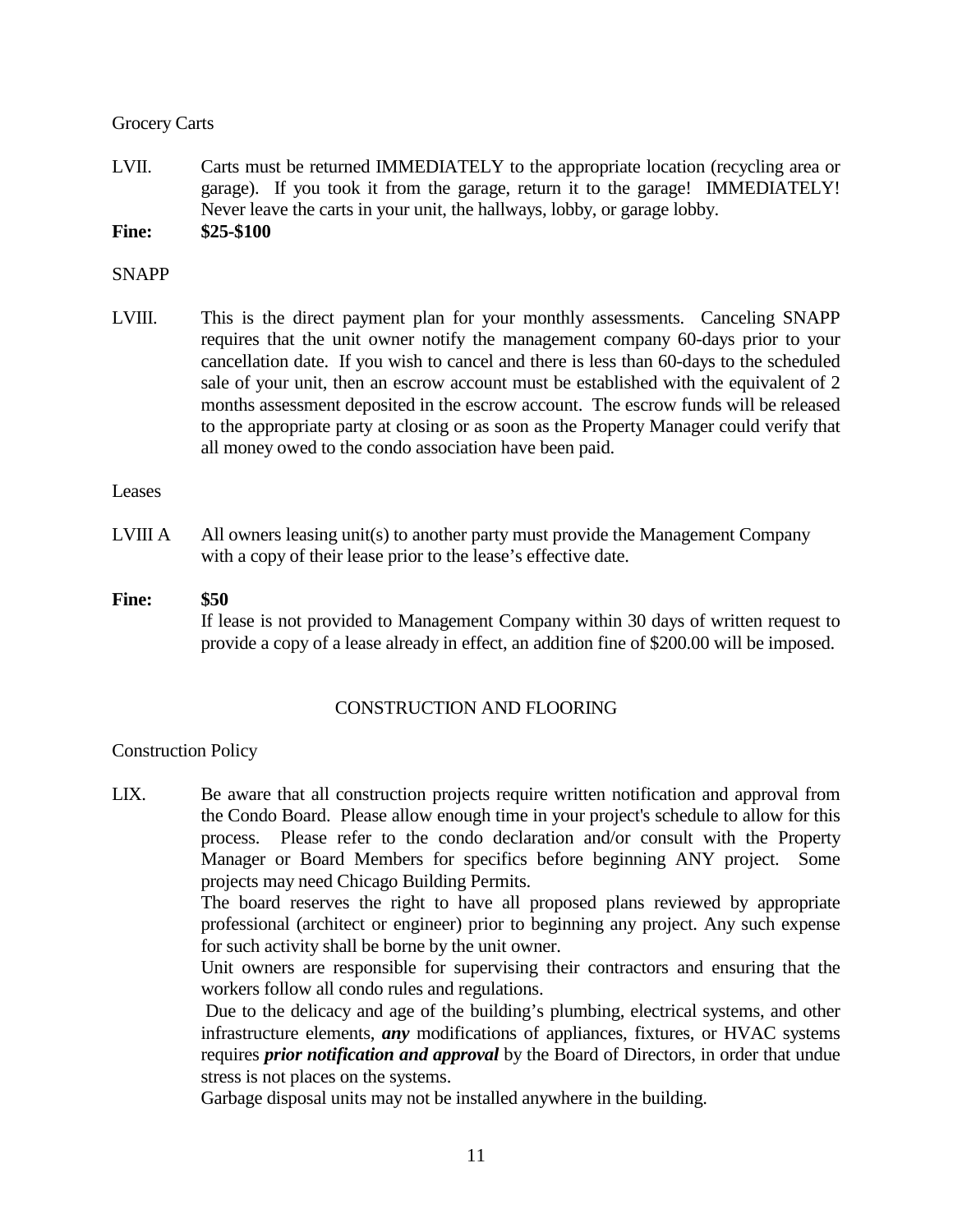Work crews and materials should enter the building through the loading dock. See the sections about use of the freight elevator and parking in the loading dock for details on these issues.

> Construction hours: 8:00 AM to 7:00 PM. Monday – Saturday 10 AM –5PM Sundays.

See Building Engineer well in advance for scheduling.

Unit owners are responsible for arranging and paying for the removal of construction debris. Our dumpsters are NOT available. Unit owners are responsible for cleaning any dust, debris, or dirt from the hallways and any common areas on a daily basis.

Unit owners must inform all neighbors in their area, above and below, about their plans and any possible noise or "dirt" issues. Unit owners may be required to arrange for the installation of plastic in a neighbor's unit to protect their property from dust and debris. Unit owner may also be required to pay for a professional cleaning person if necessary.

Damage to any common element area during the course of construction must be repaired by Board approved vendor to board specifications within 60 days. Failure to do so may result in a stiff fine plus the costs of repair. Board reserves the right to terminate any construction project.

Any work that involves the sprinkler system or the roof must be scheduled in advance with the Property Manager.

All contractors working in units must have appropriate liability and worker's comp insurance.

All regulations regarding shopping carts shall be following by contractors or other unit owner's agents.

Please be aware that any damage caused by your contractor or other agent is your responsibility and you will be held liable for any of there action.

Please advise your contractor of the parking policies and have parking arrangements made prior to beginning your project.

#### **Fine: \$25-\$1,000+**

#### Flooring Policy

LX. See "Construction Policy" for details involving work crews, debris removal, parking and other issues.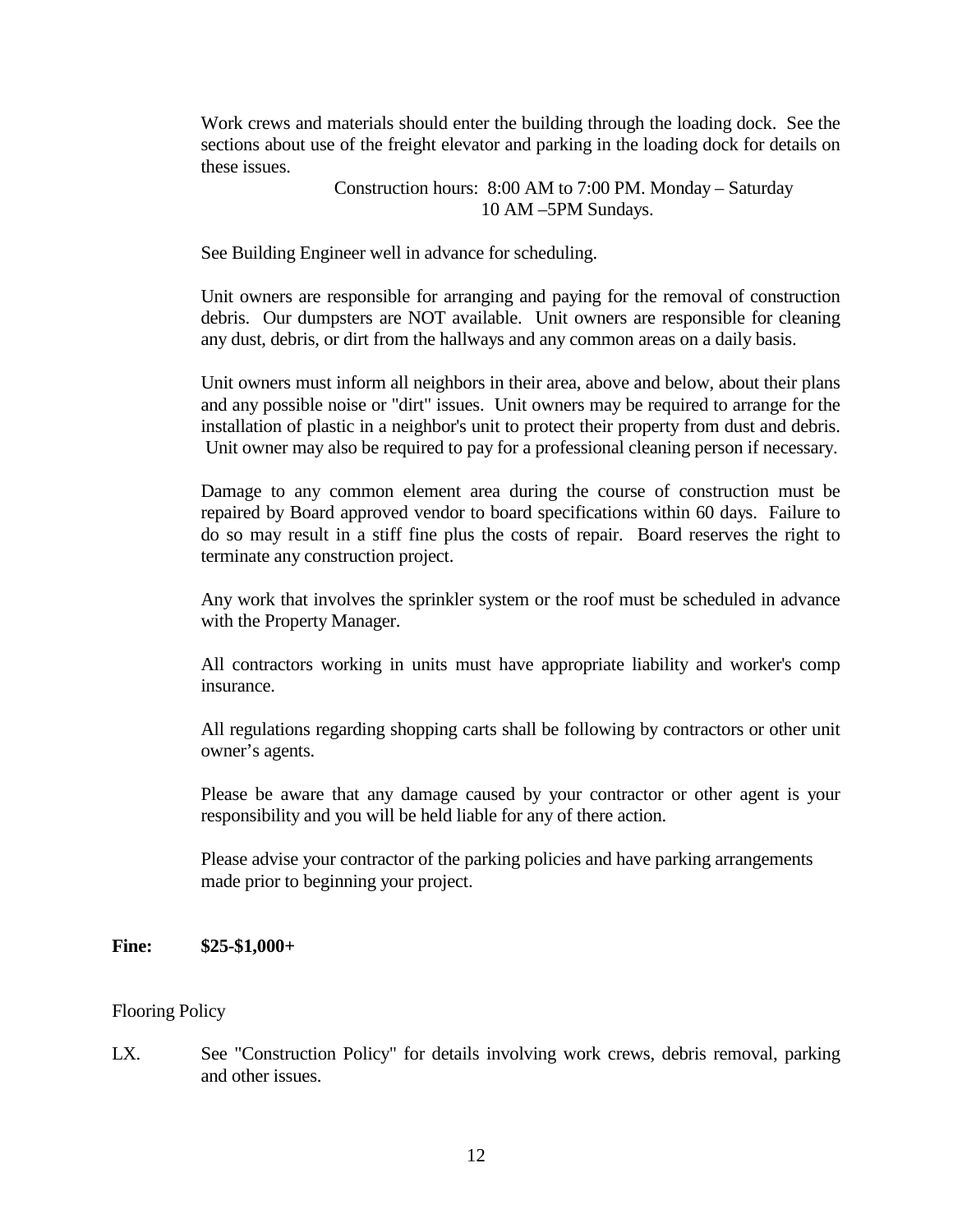The Condo Board requires advanced notice of any flooring project in order to assure that all regulations are met in advance. Please see a Board member or Property Manager very early in your planning stage as the Board reserves the right to halt any project at any time should violations occur. This is a serious issue, as you'll see.

#### **Fine: \$100-\$500**

#### CARPETING, WOOD, AND TILE FLOORS

The Board requires underlayment be installed under carpeting.

All other flooring installed in units on floors 3, 4, and 5, (in areas other than the kitchen and bathroom) must meet the following minimum standards:

Underlayment of one-quarter inch  $(\frac{1}{4})$  cork, beneath other sub flooring. appropriate to the particular hard surface flooring.

This is to insure sufficient sound deadening between floors.

#### FLOOR FINISHING

Whenever possible, it is strongly suggested that you consider finishing your wood floors with new water based finishes. They do not smell as much and they dry quickly. Traditional oil-based finishes are extremely odorous and may be toxic.

If you choose to use oil based finishes it is important that you provide adequate ventilation through your windows and utilize fans.

In the event that the ventilation is inadequate, be prepared to provide hotel accommodations for any neighbors affected by your odors.

Please pay close attention to the following policy:

Before you begin (in planning stage), consult the Board or Property Manager.

Consult with the Building Engineer about scheduling debris removal and material delivery even before you call your flooring installer. These issues should be part of your price quote.

NOTIFY YOUR NEIGHBORS OF YOUR PLANS WELL IN ADVANCE. You must consult with your immediate neighbors on your floor and those neighbors directly below you and on either side of them. Take special note of the following...

No matter what type of flooring you install or remove, the hammering or "banging" involved will cause dust and debris to fall from the ceilings of the unit below you and on either side of it. We know this through experience. You may be required (at your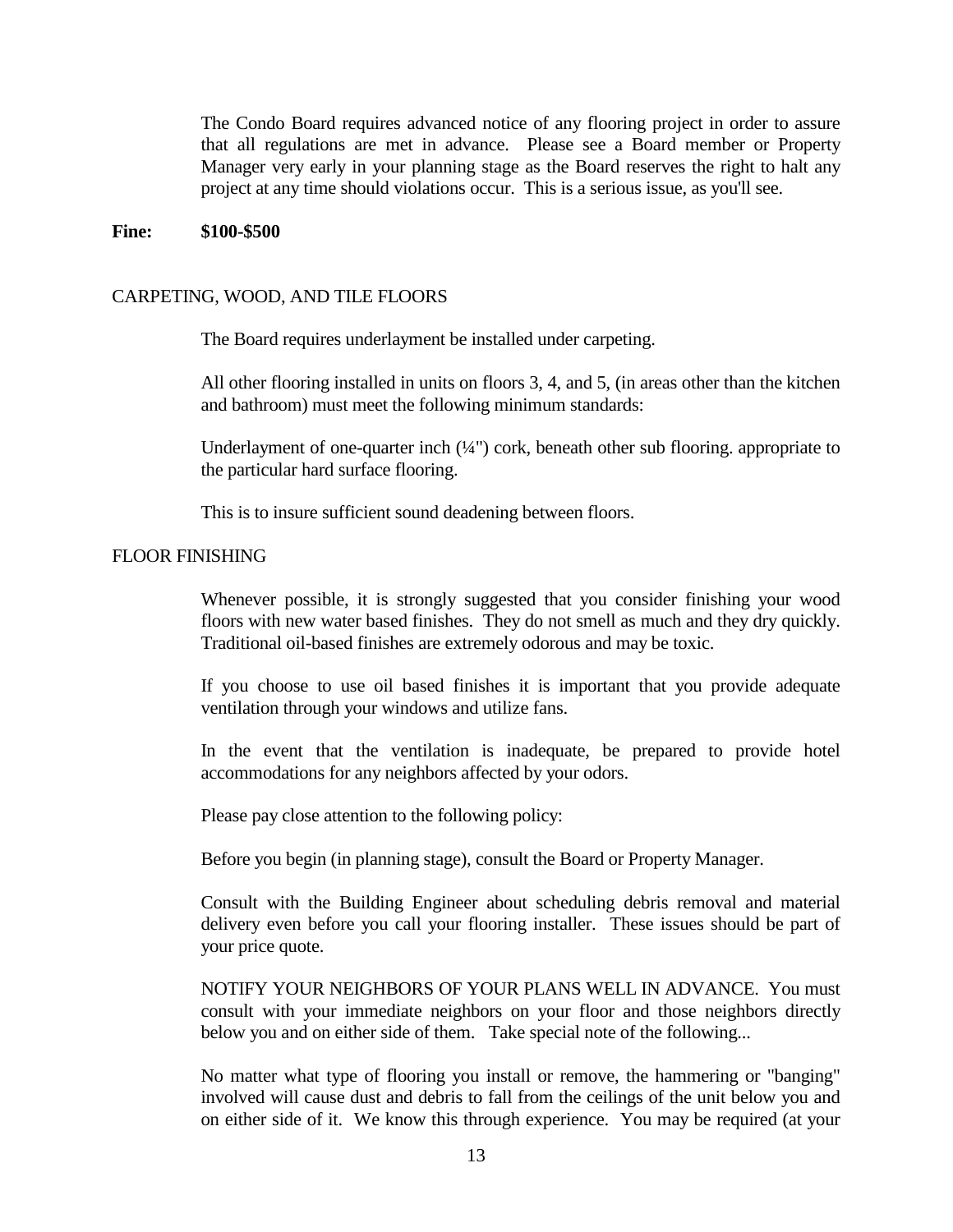neighbor's request) to arrange for the installation of plastic in their unit to protect from the fall-out. See the Building Engineer for assistance. You may also be required to pay for the professional cleaning of your neighbor's unit should it require it. Note that carpet installation causes the least fall out, while wood (from installation AND sanding) kicks up quite a bit. Again, pre-finished Pergo-style "floating wood floors" require no hammering.

These policies are in effect for the re-finishing of wood floors, too.

Understand that the Condo Board (and your neighbors) will work with you so you may have what you want. The Board will strictly enforce this rule and reserves the right to stop the project at any point to insure compliance. If you are selling your unit, please inform your realtor of these policies as a consideration to your buyer. NO FLOORING PROJECT (INCLUDING REFINISHING) MAY BEGIN WITHOUT THE KNOWLEDGE AND APPROVAL OF THE CONDO BOARD.

The board reserves the right to levy a fine to any unit owner whose behavior after notice violates the letter or the spirit of these rules, whether or not a specific provision had been listed above.

#### SOME FEES AND PROCEDURES

#### Keys

Each unit was originally given 3 Medeco Master Keys to the building at no charge. Should you require an additional key (or keys) you may request them from the Property Manager. There is a fee (non-refundable) listed later in this document. The keys are numbered for security and in case of lost and found. Note that if a key should break, please return the numbered part to the Building Engineer for a replacement at no cost. Lost keys will not be replaced for free.

In the event that a key is lost requiring rekeying and the issuance of new keys to all owners, the cost of such may, at the option of the board, be borne by the individual responsible for the lost key.

As a courtesy to our residents, unit owners may give a set of their unit keys to the Building Engineer in order to assist in deliveries or in case of emergencies. The Condo Board members can supply you with your extra keys should you be locked out, and should a Board member be available. You may be issued a fine for this, but it's cheaper than a locksmith.

#### Telephone Hook-Ups

The telephone switching box is located at the bottom of the west staircase. Should the door be locked, see the Building Engineer or Board Member for access.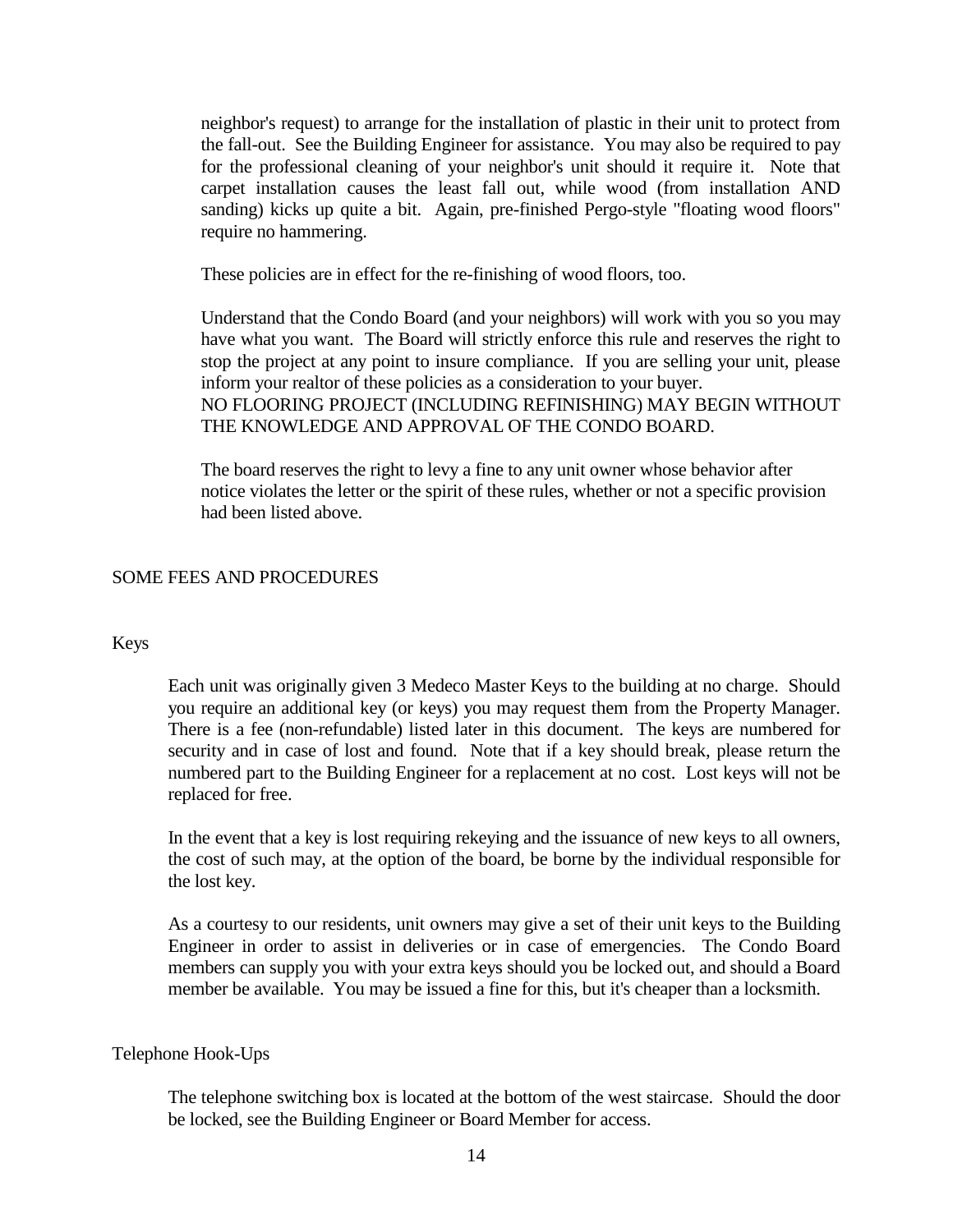#### Cable TV

The Association pays for your Basic Cable service. Should your service guy ask where the building's master connection is...it's on the wall in the alley. There is nothing inside.

#### Satellite Dishes

At this time 5th floor unit owners with properly constructed roof rooms or decks may install mini-dishes to those structures with Board approval. Satellite dishes may be installed on loggias, but must be attached in a manner and location approved by the board.

#### Master Electrical Breakers

Should you experience a power outage in your entire unit and all of your circuit breakers are fine, the master power switches are located behind the door around the corner from the rubbish chute. The Building Engineer and Condo Board members have keys.

# Christmas Trees

As mentioned elsewhere, all trees must enter and exit via the loading dock and up and down in the freight elevator. You must clean-up your path in the hallway immediately. Also, consult the Building Engineer before removing your tree.

#### Firewood

Again, use the loading dock and freight elevator, and clean-up your path. Wood may be stored in your unit or on your loggia only. Not the roof or the garage.

#### Storage

The building does not offer any additional storage space other than the Bike Room.

#### "Fests"

In order to save unit owners money on some regularly needed maintenance items, the Board has scheduled "Fests" to take advantage of lower group or bulk rates. Some annual "fests" include "A.C. Fest" for air conditioner check-ups each spring. "Furnace Fest" and "Fire Place or Chimney Fest". Obviously these are optional and you may use whatever service company you wish per your schedule.

#### Doorbells

As mentioned earlier, approved doorbell buttons may be purchased from the Building Engineer.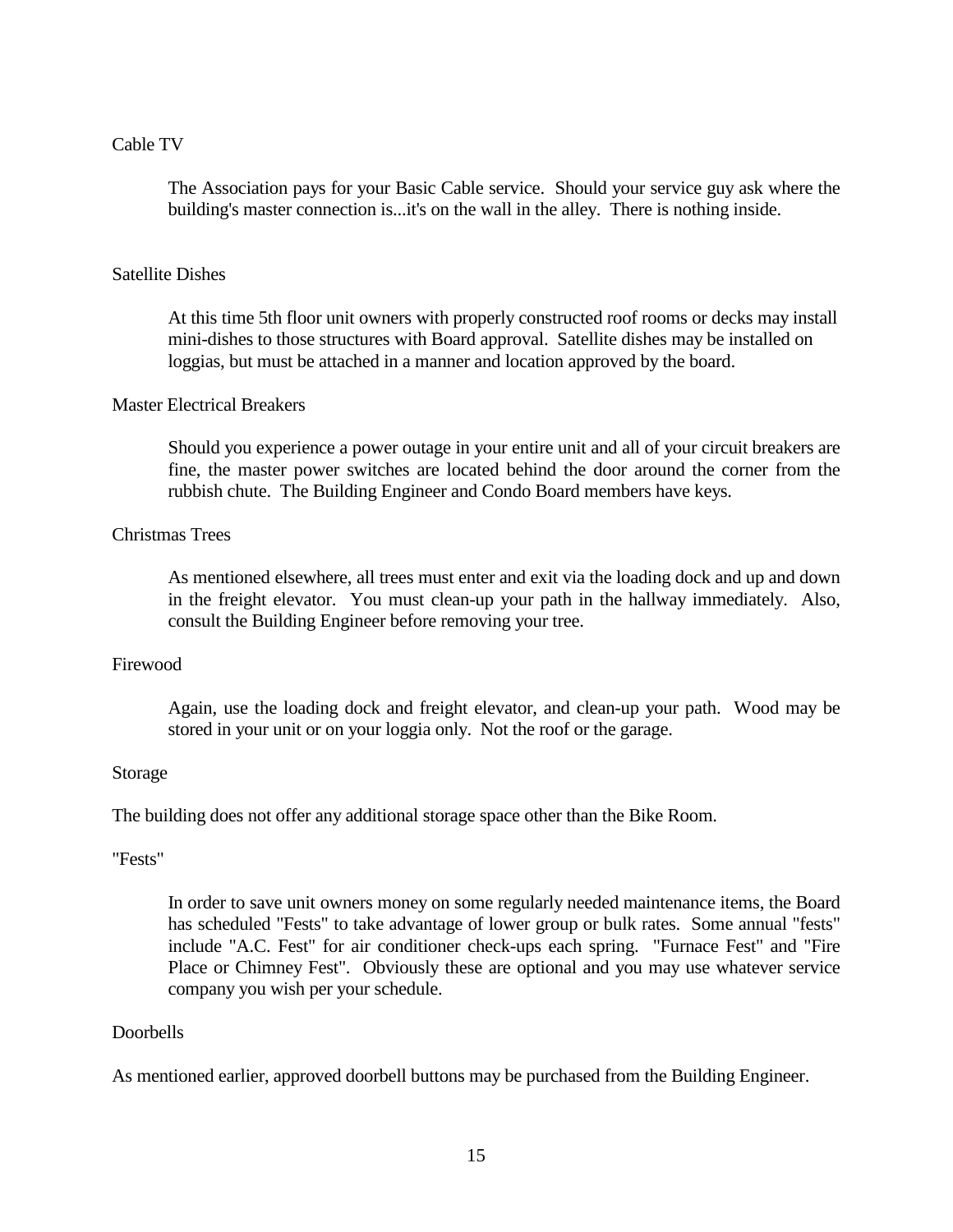#### FINES

Any grievance must be submitted in writing to the Condo Board (directly to a member or through the Property Manager) or, in person at a scheduled Board meeting.

The Board reserves the right to reduce or waive any fine based on mitigating circumstances which are presented by the offending party. Please be advised, however, that the Board will review each and rule violation seriously. The aforementioned rules are designed to enhance the quality of life for all residents, and as such, all rules shall be strictly enforced.

Fines and fees are subject to change.

#### PAYMENTS

All fees and/or fines will appear on your monthly assessment statement. Consult the Property Manager with questions.

#### Current Fees:

| Medeco Master Keys: | \$55 per key            |
|---------------------|-------------------------|
| Lockout Fee:        | \$25                    |
|                     | \$75 during quiet hours |
| Move in Fee         | \$100                   |
| Move out Fee        | \$100                   |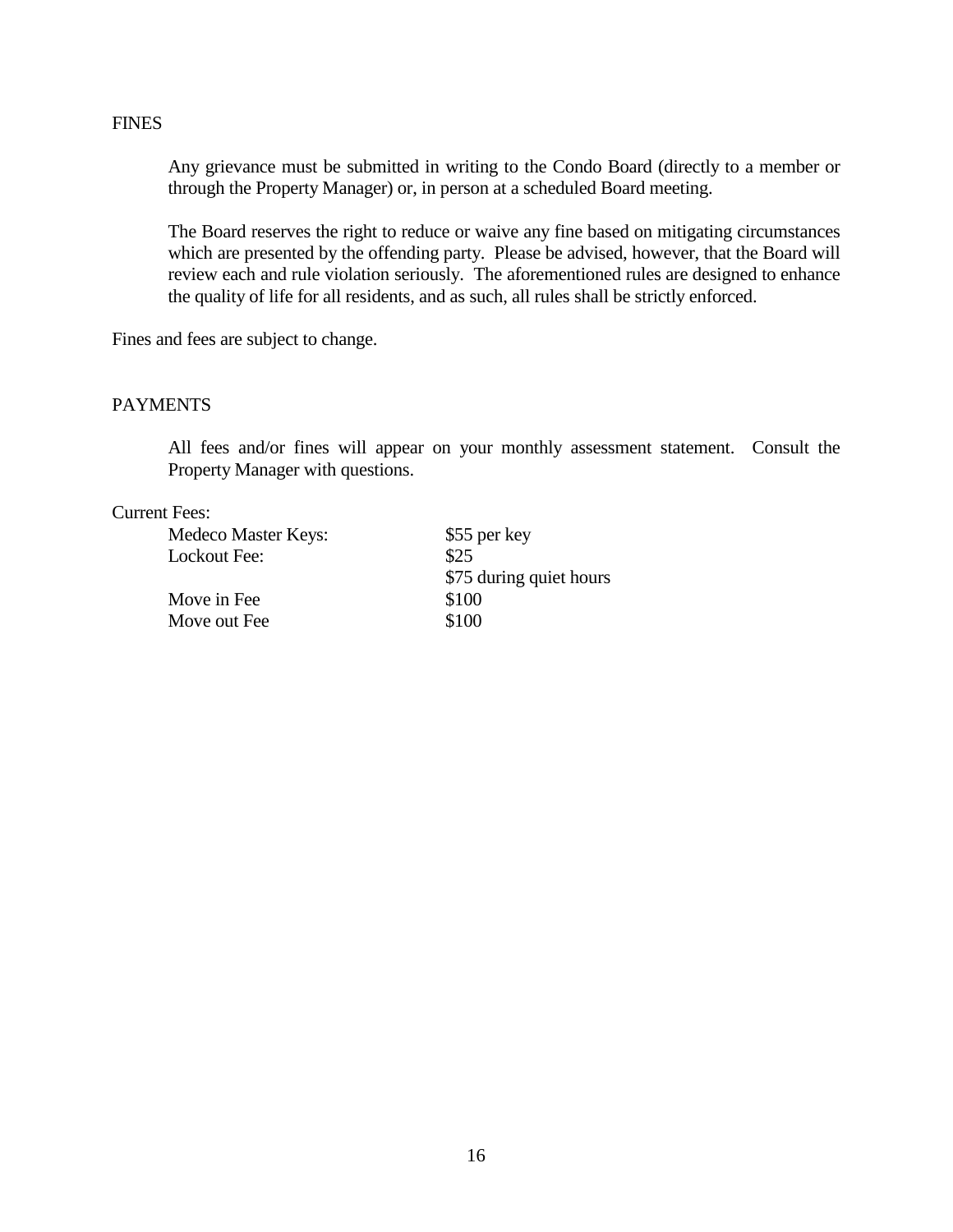# **ELECTRONIC COMMUNICATION FOR GREEN STREET LOFTS CONDOMINIUM ASSOCIATION**

Pursuant to Section 18.4(s) of the Illinois Condominium Property Act ("Act"), Unit Owners may opt-in to receive electronic mail notices of all notices and communications required or contemplated by the Illinois Condominium Property Act, the Declaration, the Rules and Regulations and any other applicable law in lieu of receiving a paper copy of such notices and correspondence by completing and submitting the Electronic Communication Opt-In Form attached as Exhibit A. $<sup>1</sup>$ </sup>

By opting-in to email notification program ('going paperless'), each Unit Owner understands and agrees that: (i) certain documents will continue to be delivered via mail that are not included in the e-mail notification program and that in the future some or all of these documents may be made available for viewing online at the Association's official website, if any; (ii) Unit Owner's consent to receive email notifications, and/or view documents electronically, shall remain in effect until such Unit Owner submits a written request to the Board to once again receive paper notification or the Unit Owner no longer has an ownership interest in a Unit in the Association; and (iii) such Unit Owner hereby waives the right to receive written notices required by the Illinois Condominium Property Act, the Association's Declaration or the Illinois Not-for-Profit Corporation Act in lieu of accepting notices by email notification. (Adopted May 5, 2016)

# **RENTAL CAP**

Rental cap of 30%. Once we have reached the cap of 30% of the units in the building rented, no other units may be considered rentable. Sudler will manage the percentage and maintain a waiting list, should it become necessary.

Any owner who wishes to rent their unit may do so as long as we are under the cap, provided other qualifications are met. For example, any buyer (after the effective date) must reside in the unit (or it must be inhabited by an immediate family member) for a minimum of one (1) year (from closing date), before that unit may even be considered for rent.

Current owners who have active leases at the effective date may continue to rent their unit(s) as long as they own them as rental units. (That's "The Grandfather Clause".) However, these rights are forfeited should any rental unit be sold or otherwise occupied by the owner or non-paying family member. The unit will no longer be considered a rental and will no longer count against the cap.

The term of all leases shall not be less than one (1) year. (Adopted October 1, 2017)